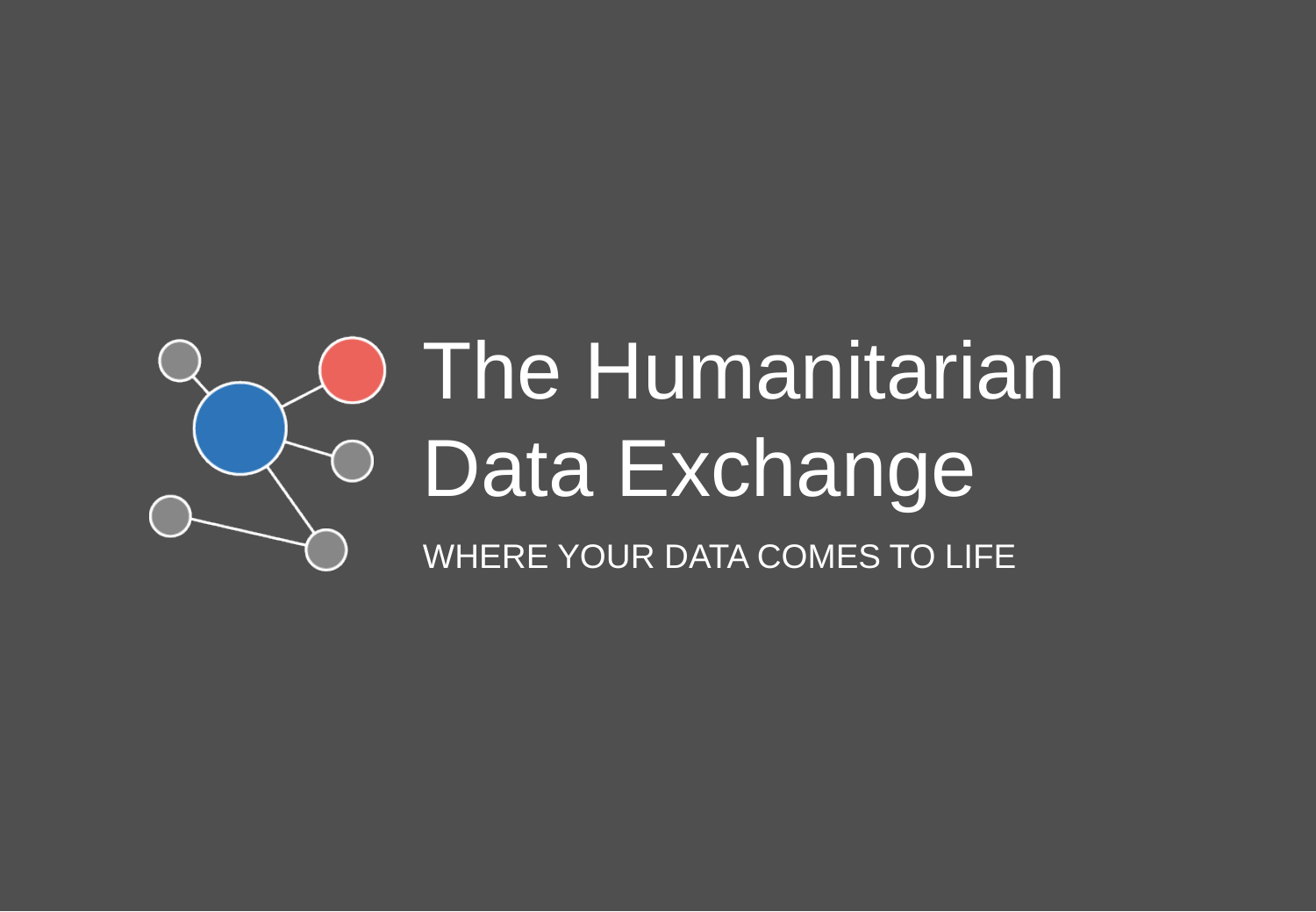# What is **HDX**?

The Humanitarian Data Exchange (HDX) is an open platform for sharing humanitarian data. Our goal is to provide fast access to meaningful data and insightful analytics.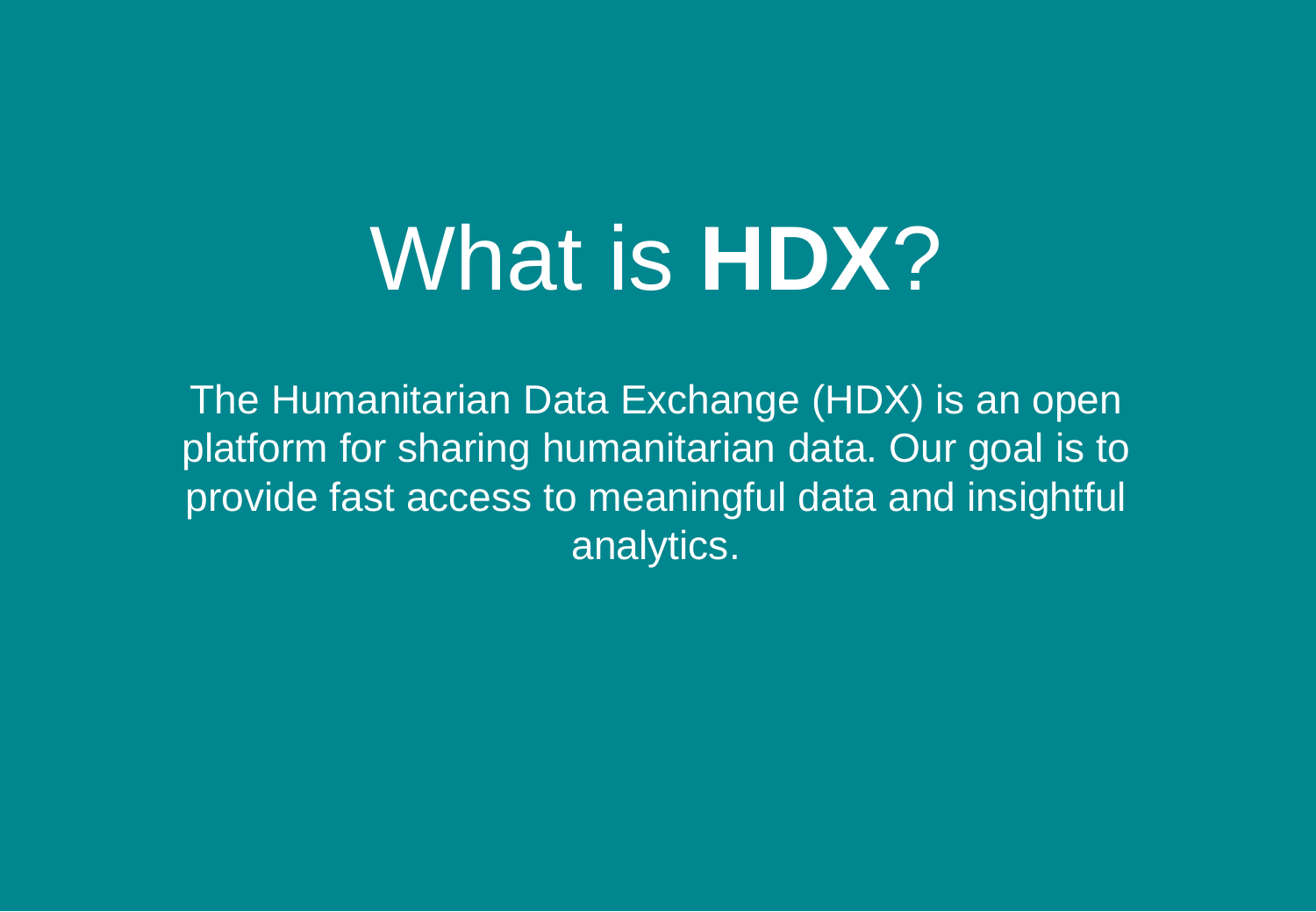# What kinds of data?

- 173 curated "indicators" from
	- WHO
	- WFP
	- UNDESA
	- UNDP
	- World Bank
	- OCHA FTS
	- and others
- Uncurated contributions from a growing number of organizations:
	- InterAction
	- **Open Crisis**
	- Our Airports
	- UNHCR . . .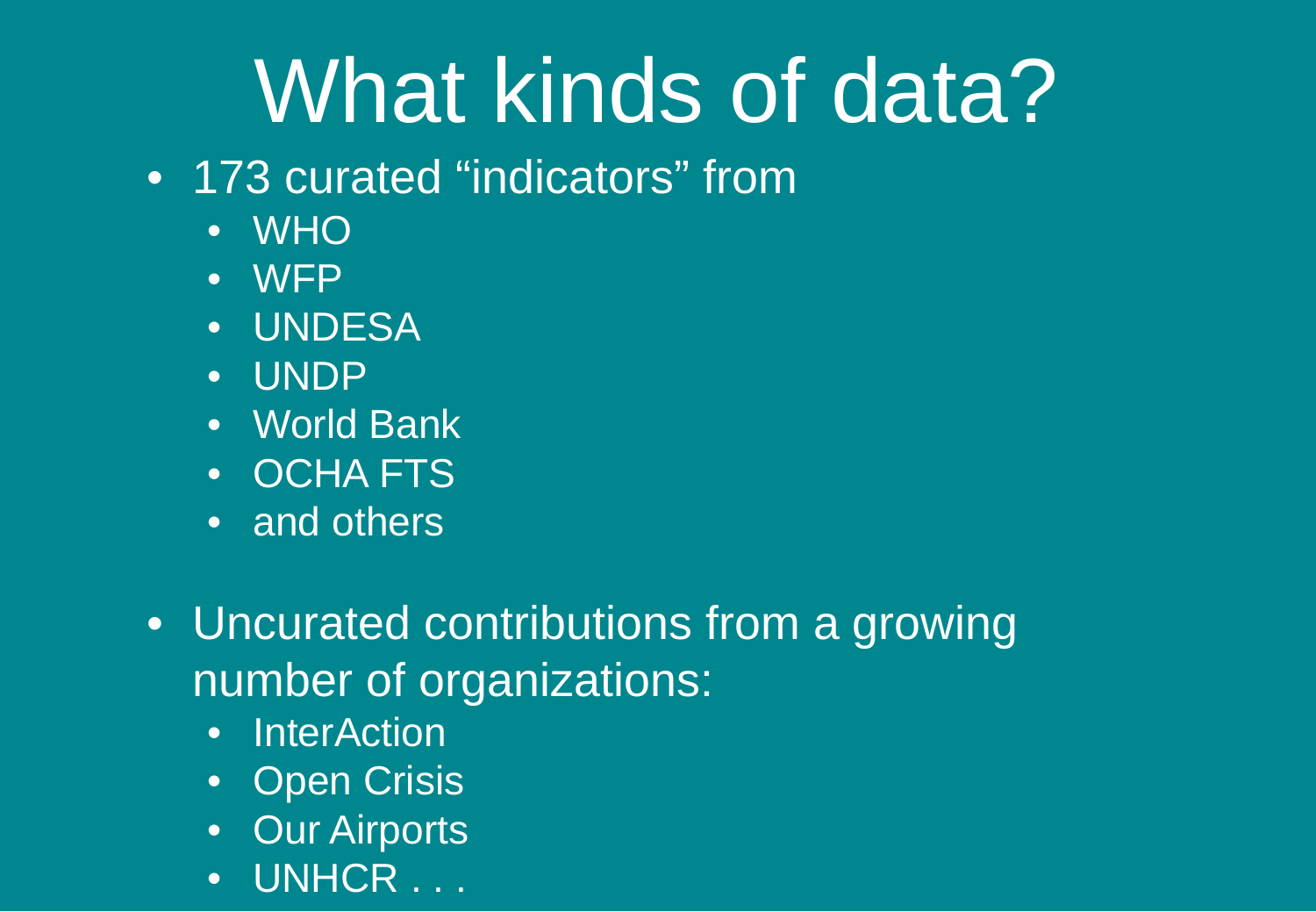## **Elements**

We are working on three elements that will eventually combine into an integrated data platform.







**Analytics**, integrated tools allowing for visualization and comparison of datasets.



**Standards** to simplify sharing of humanitarian data through the use of a consensus Humanitarian Exchange Language. (HXL ALPHA STANDARD AVAILABLE SOON)

**ALPHA VERSION COMING SOON http://hxlstandard.org/**

#### **AVAILABLE NOW http://hdx.rwlabs.org/ IN DEVELOPMENT**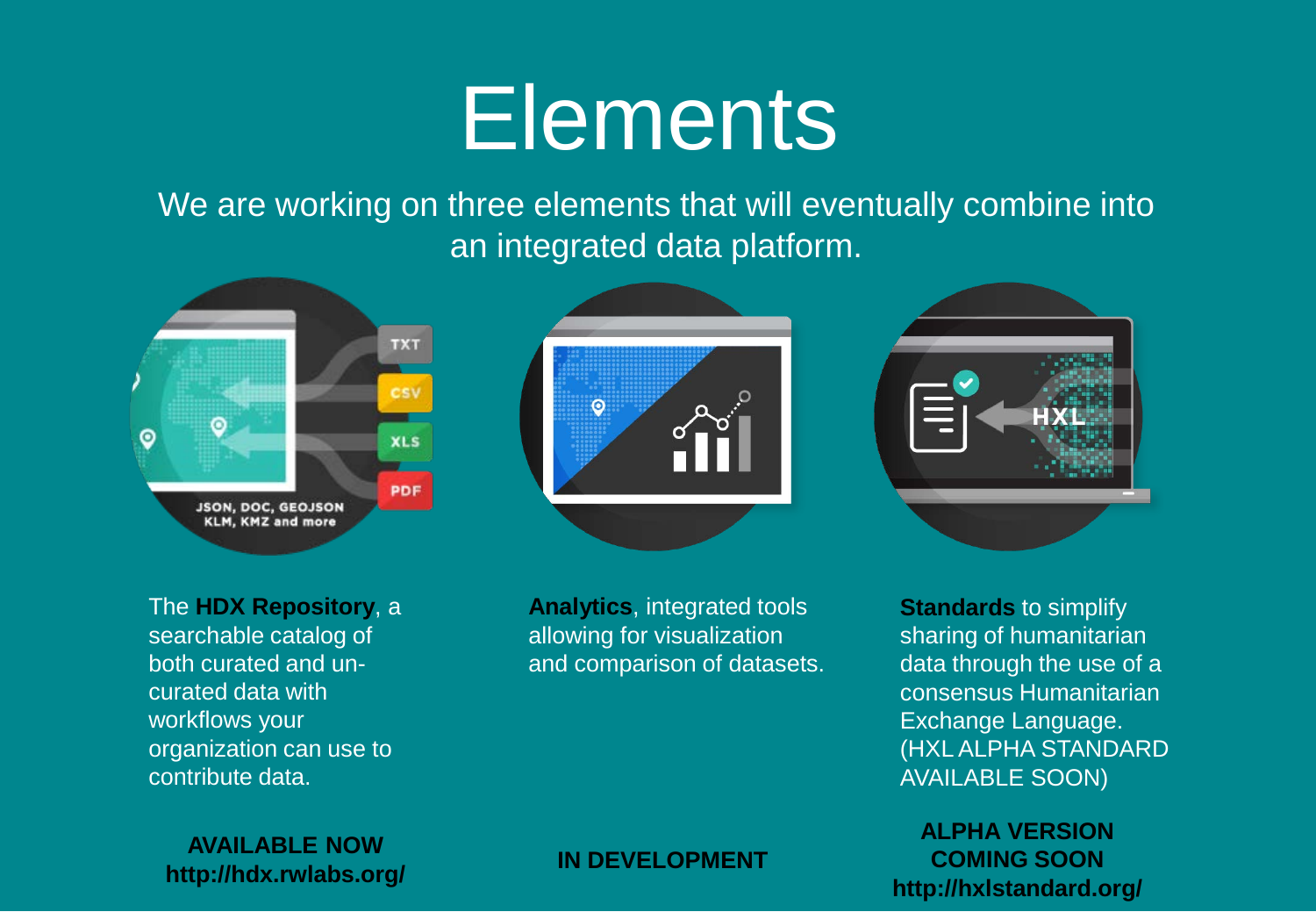HDX Features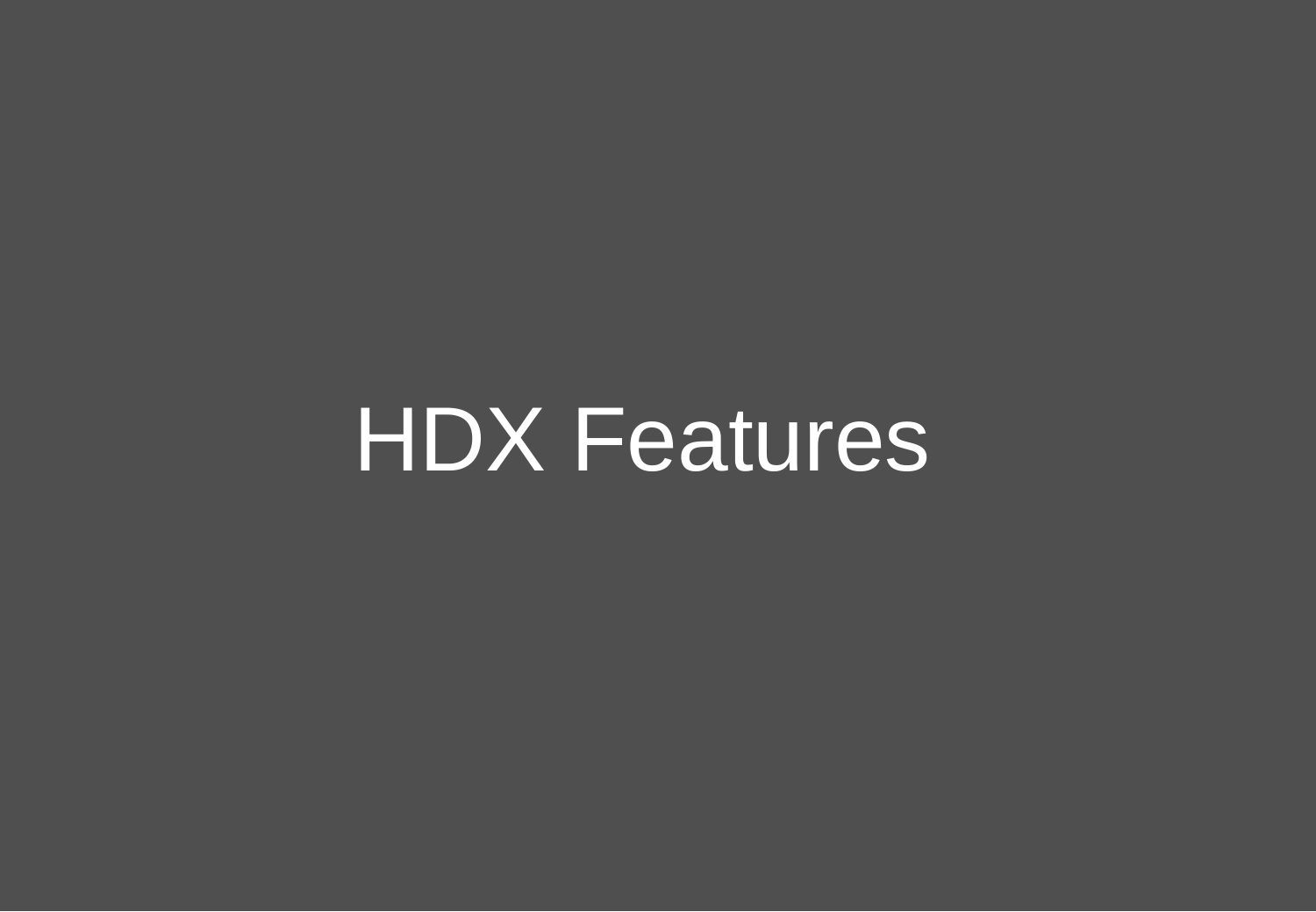#### Search

Search-based navigation helps users find exactly what they are looking for.

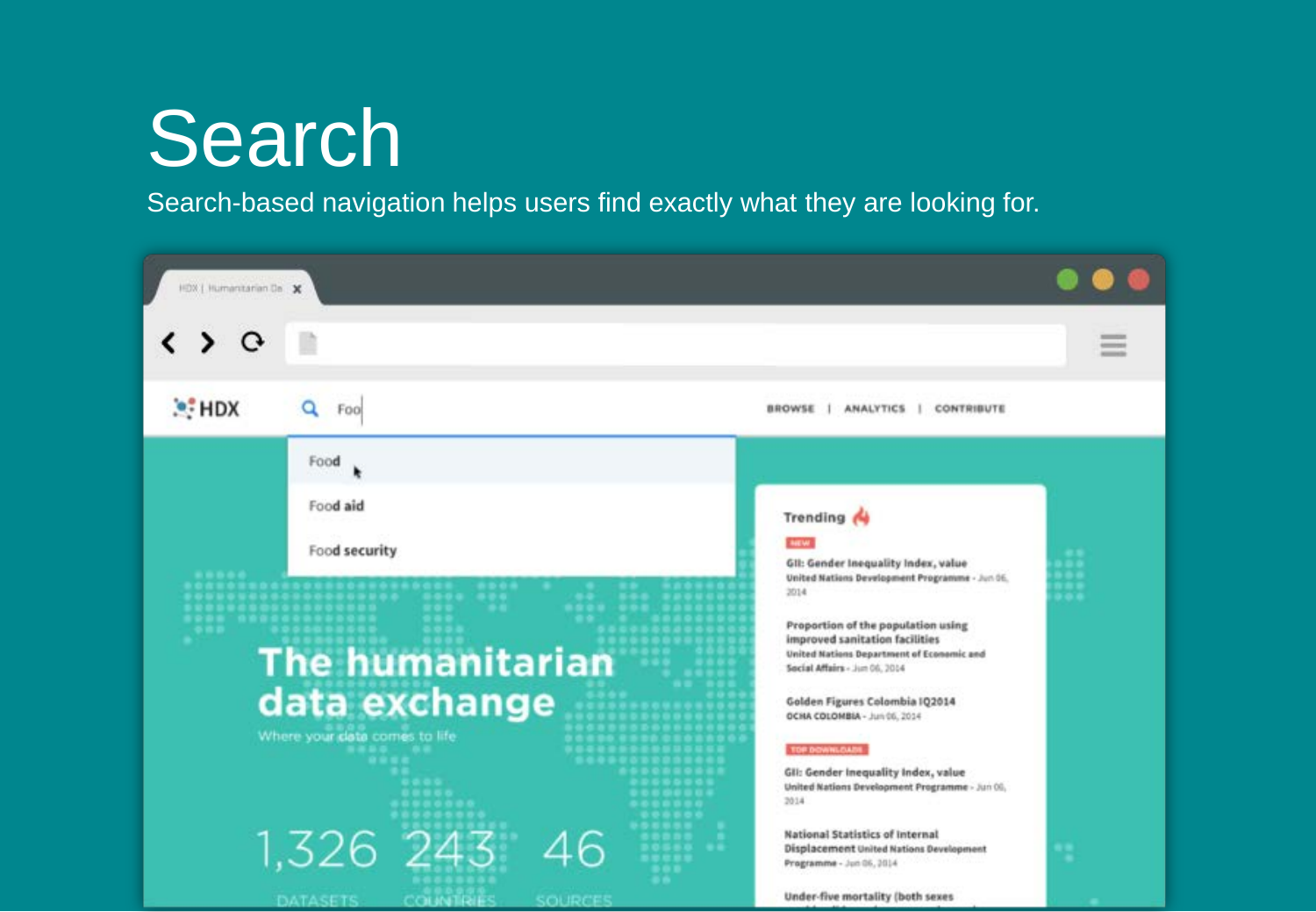#### **Contribute**

HDX enables registered organizations to share their data quickly, intuitively, and securely. Over 40 organizations have already registered through the site.

| HDX   Humanitarian Da X                                                                                                                                                                                                                                                                                                                                                                                            |                                                                           |
|--------------------------------------------------------------------------------------------------------------------------------------------------------------------------------------------------------------------------------------------------------------------------------------------------------------------------------------------------------------------------------------------------------------------|---------------------------------------------------------------------------|
| ≻<br>G<br>$-$<br>$\qquad \qquad \overline{\qquad \qquad }%$<br>$\frac{1}{2}$                                                                                                                                                                                                                                                                                                                                       |                                                                           |
| $\mathbb{R}^2$ HDX <sup>Beth</sup><br><b>SUBMIT DATA</b><br>$\omega$<br>Luis Capelo<br>ORGANISATIONS  <br>DATA I<br><b>COUNTRIES</b><br><b>CONTACT  </b><br><b>ABOUT</b><br>BLOG <sub>I</sub><br>- 1                                                                                                                                                                                                               |                                                                           |
| $\mathsf Q$<br>Search all datasets<br>HOME / DATASETS / CREATE DATASET                                                                                                                                                                                                                                                                                                                                             | $\bullet\bullet\bullet$<br>$\bullet$ $\bullet$ $\bullet$<br>$\frac{1}{2}$ |
| $1a$<br>• Caracas<br>Are you submitting data for the country<br>below?"<br>$\epsilon$ – a<br>Rica<br>Tri<br>Panama<br>if not, which country or countries does the dataset best<br>Venezuela<br>represent? Please select from the dropdown.<br>To<br>Country / Countries<br>٠<br>Guyana/<br>Bogota<br>Colombia<br>Suriname<br><b>COLOMBIA</b><br>$\mathbf{x}$<br>Ecuador<br>Guayaquil<br>Leaflet   Terms & Feedback | $\bullet$<br>٠<br>٠<br>٠<br>٠<br>H<br>$\sim$                              |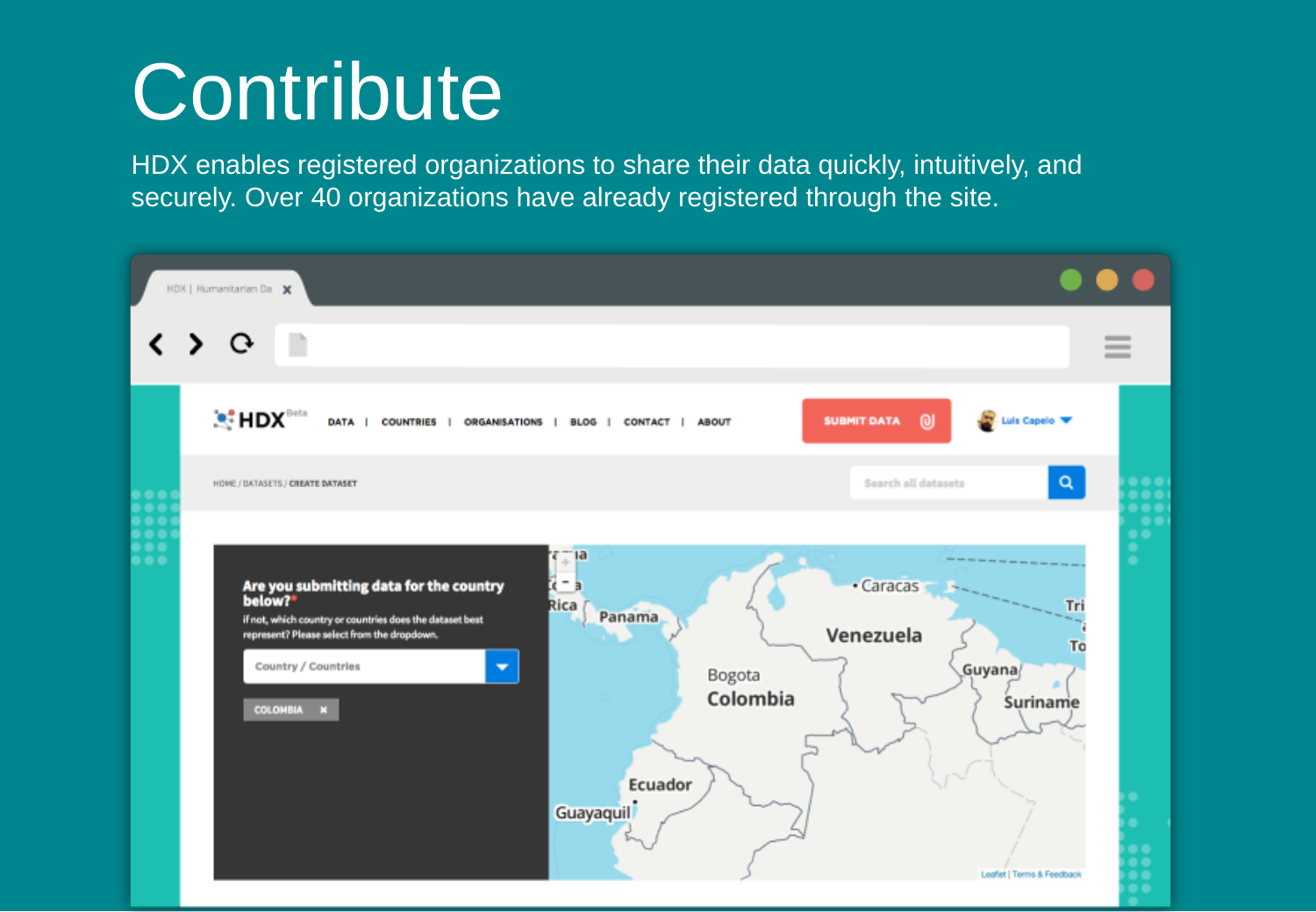#### Browse

Users will be able to browse the entire HDX Collection by location, topic or organization.

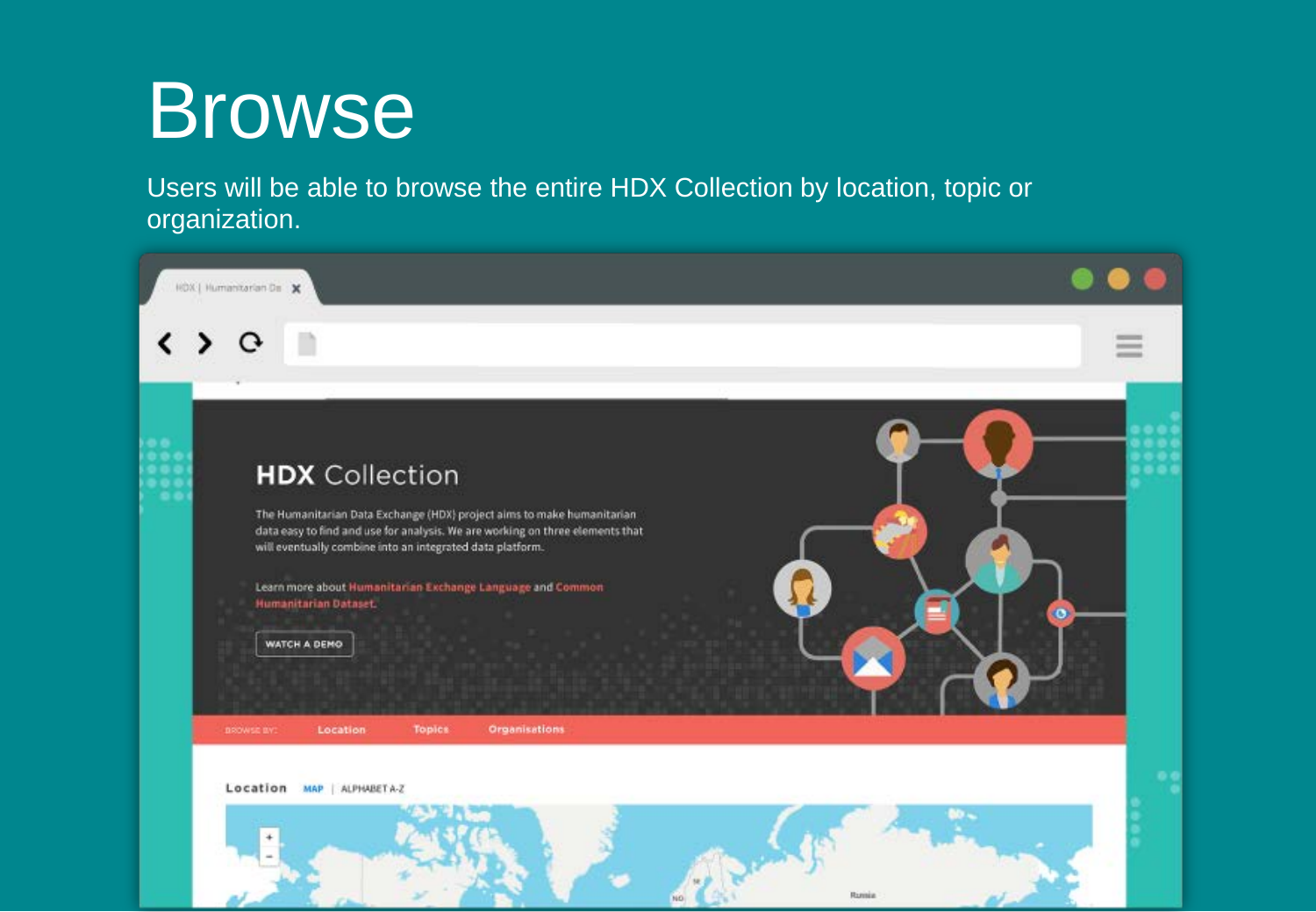# Country pages

Country pages will include a number of analytics and datasets that can be customized for local audiences. Crisis specific and regional pages will be introduced over time.

| HDX   Humanitarian Da X                    |                             |              |                                                                                                                                                               |                                                                                                                                   |                                                                |  |  |  |
|--------------------------------------------|-----------------------------|--------------|---------------------------------------------------------------------------------------------------------------------------------------------------------------|-----------------------------------------------------------------------------------------------------------------------------------|----------------------------------------------------------------|--|--|--|
|                                            | ⋗<br>G                      |              |                                                                                                                                                               |                                                                                                                                   | -<br>$\frac{1}{2}$<br>$\overline{\phantom{a}}$<br><b>LOGIN</b> |  |  |  |
|                                            | $\mathbb{R}^2$ HDX          | Q            |                                                                                                                                                               | CONTRIBUTE<br>BROWSE<br><b>ANALYTICS</b>                                                                                          |                                                                |  |  |  |
| $\bullet$<br>$\bullet$ $\bullet$ $\bullet$ | $\ddot{}$<br>$\,$ $\,$<br>E |              | <b>Bellon</b><br>Gustensia<br>Honduras<br><b>U</b> Salvador<br>Nicaragua<br>Costa Rica<br>Panama.<br>Venezuela<br>Bayata<br>Colombia<br>$\Delta$ .<br>Ecuador | <b>LIGYTHYBEA</b><br>Saint Lucia<br>·Barbados<br>Grenada<br>· Caracas<br>-Trimidad<br>and Tobago<br>Guyana/<br>Suriname<br>Belém- | Cape Verde<br>Dalgar<br>$\bullet$ $\bullet$                    |  |  |  |
|                                            | Colombia                    |              | Guryaguil                                                                                                                                                     | + Fortaleza<br>FOLLOW THIS COUNTRY                                                                                                | SHARE                                                          |  |  |  |
|                                            | 10 INDICATORS   71 DATASETS |              |                                                                                                                                                               | <b>Brazil</b>                                                                                                                     |                                                                |  |  |  |
|                                            | Country Overview 2011       |              | Mortality Rate, Adult Female<br>88.0 mm                                                                                                                       | Monitoring and Reporting Mechanism<br>database                                                                                    | $\bullet$                                                      |  |  |  |
|                                            | Population, total           | 47,078,792   |                                                                                                                                                               |                                                                                                                                   |                                                                |  |  |  |
|                                            | Population density          | 42 per sq km | 188<br>$361 -$                                                                                                                                                | Rape or other grave sexual violence                                                                                               |                                                                |  |  |  |
|                                            | GDP per capita, PPP         | \$10,076     | $348 -$                                                                                                                                                       | Abduction                                                                                                                         |                                                                |  |  |  |
|                                            |                             |              | $128 -$                                                                                                                                                       |                                                                                                                                   |                                                                |  |  |  |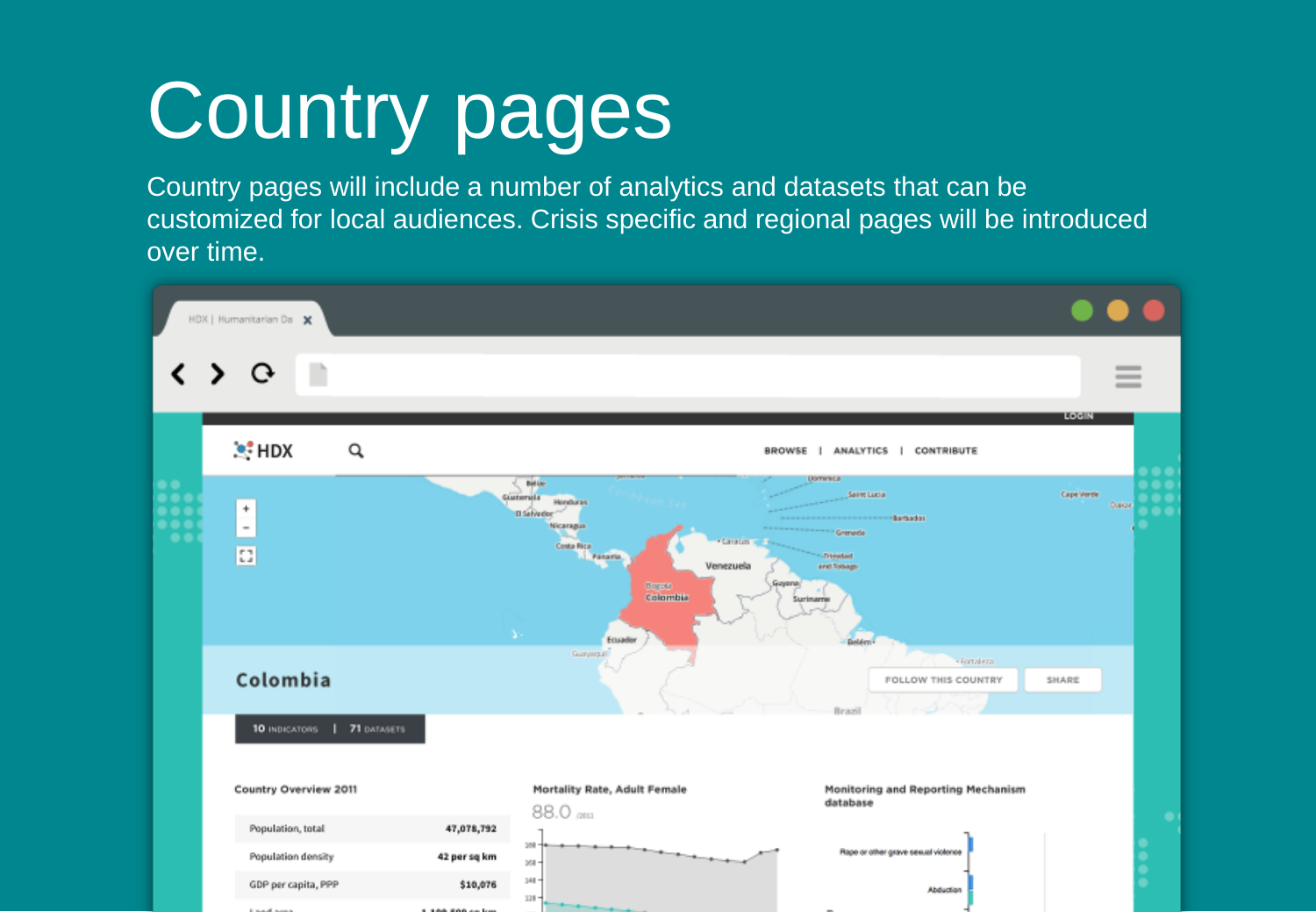## **Analytics**

HDX is introducing data visualizations for indicators.

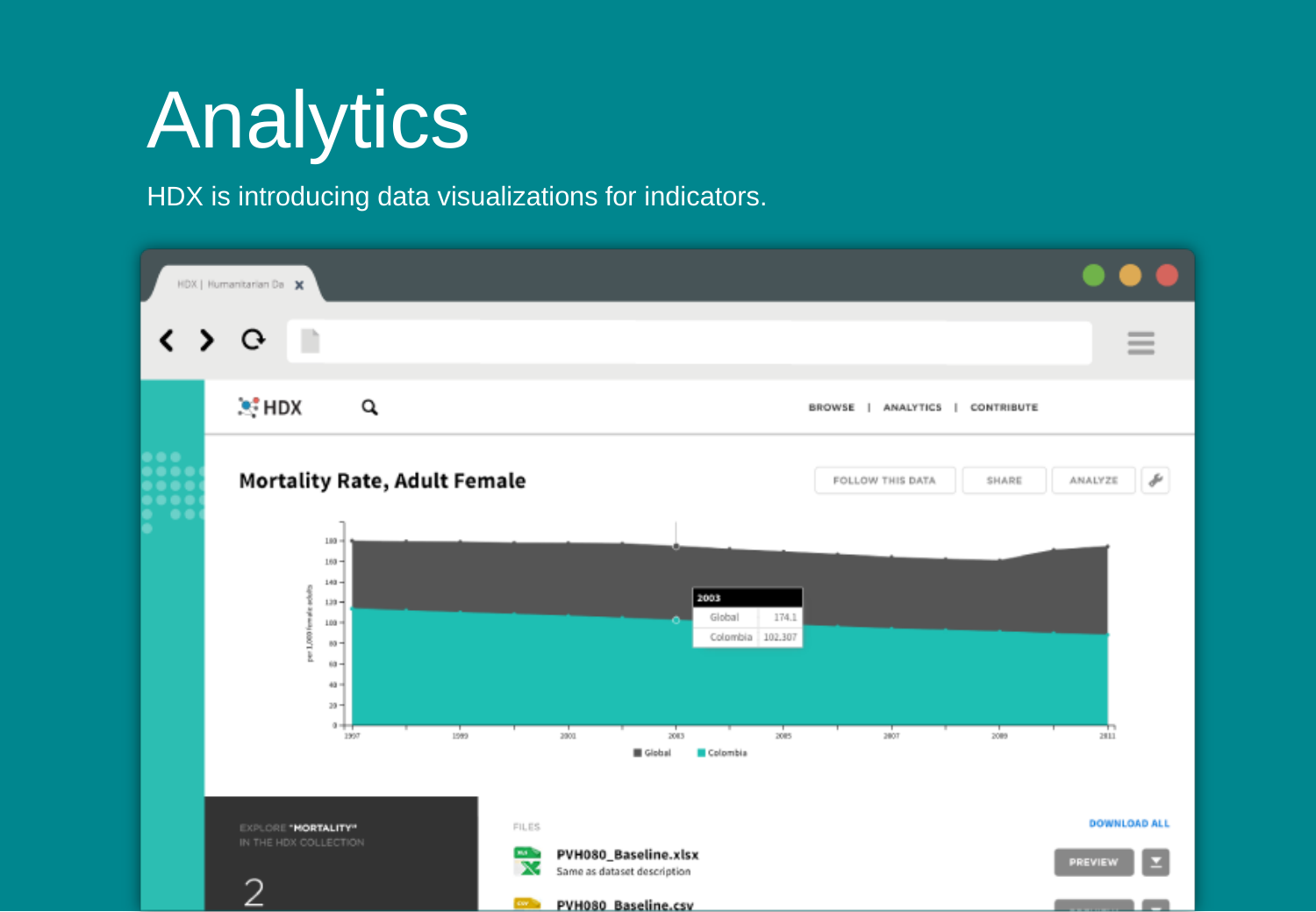#### **Customize**

These visuals will be customizable for download into reports.